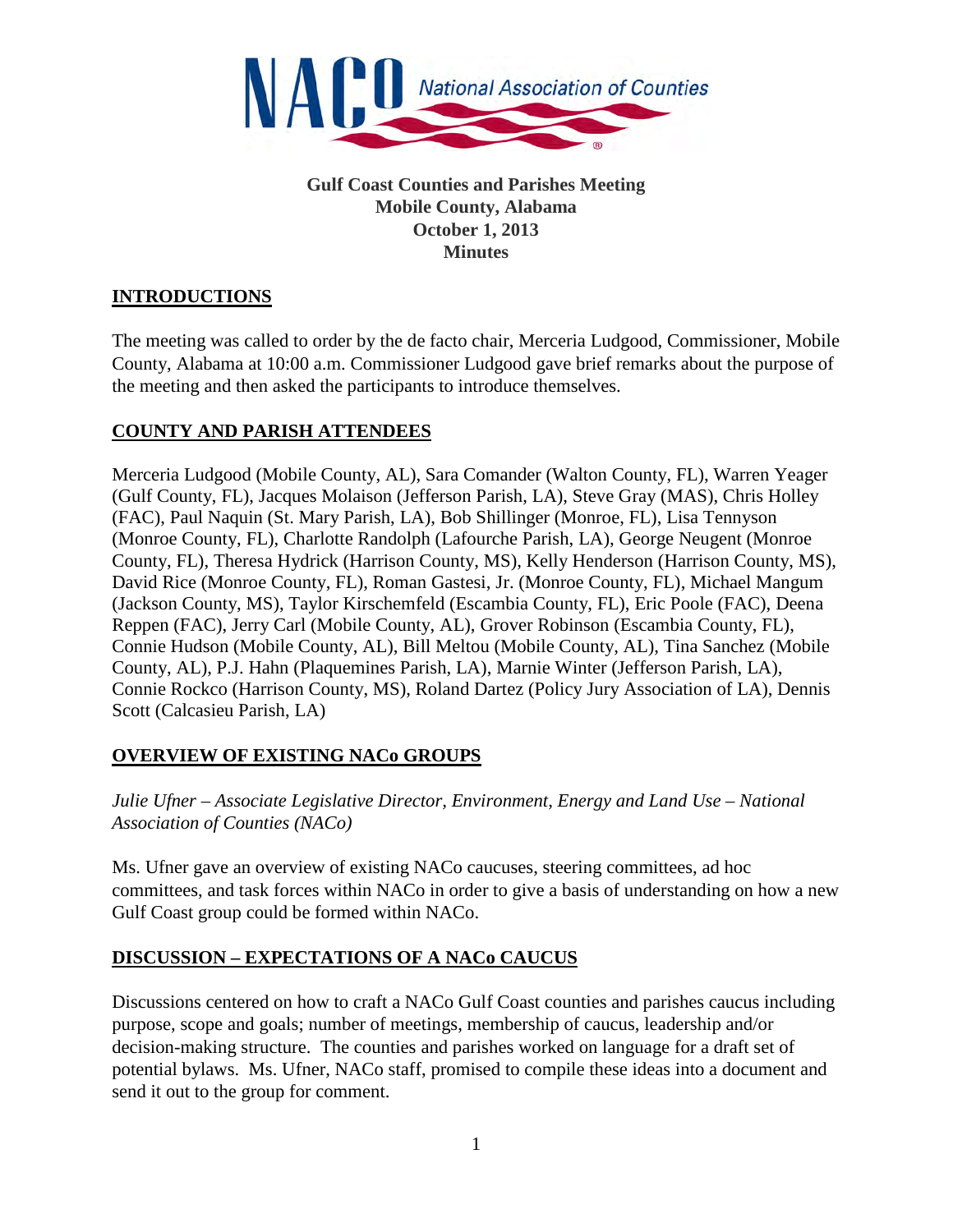Some of the discussion included:

- Potential names of the caucus
- Whether the group could form within NACo's Southern regional caucus
- Whether to keep the group small with only Gulf Coast county and parish representation or broaden it to include southern or coastal counties and parishes.
- Issues the groups would be focused National Flood Insurance Program (NFIP) and Oil Pollution Act (OPA). There was some discussion that there may be issues that are state specific, wondering if other states could weigh in, even if it didn't directly benefit from them and an acknowledgement if the caucus were under the NACo umbrella, the caucus would have to run policy issues through the steering committees before officially taking a position.
- Scope of the caucus whether they would be a full service caucus with dedicated staff time or start small, doing work themselves when possible.
- Draft purpose of the caucus: *Promotion of clearer understanding of mutual problems of Gulf Coast counties and parishes and their citizens; single source of information, including advocacy, concerning county governments in the Gulf region to federal and state governments, all county officials, citizens, etc.*
- Leadership and/or decision-making structure: one person in each state would be named to the caucus leadership board, shared chairmanship that rotates
- Meetings for caucus: minimum of three meetings a year at NACo Annual and Legislative Conferences and state association to take turns hosting the meeting each year based on the current chair of caucus – MS, LA, FL, TX, AL to host in order
- There was some discussion about how to equalize voting since some states have more coastal counties than other states. One idea was to allow one vote per state to level the playing field.

# **SETTING UP A NACo CAUCUS**

#### *David Keen – Director, Finance – National Association of Counties (NACo)*

Mr. Keen talked about the options, potential costs, how to get NACo recognition of a caucus, and next steps for the group. NACo has different levels of options based on needs of group, however the first step is to get the NACo Board of Directors to recognize the group. In order to request this, the group must create organizational bylaws.

After discussion, the group's consensus was that for the time being, they wanted to stay bare bones. They also are aiming to complete the draft bylaws by this December in order to ask the NACo Board of Directors to recognize them.

## **STATE UPDATES**

**Florida** – RESTORE Act dollars flow directly to local governments (as opposed to most of the other RESTORE Act states). Florida's 23 counties are currently working on a plan, however, no funding has been released yet to complete plan. This is challenging, especially for smaller, more rural counties.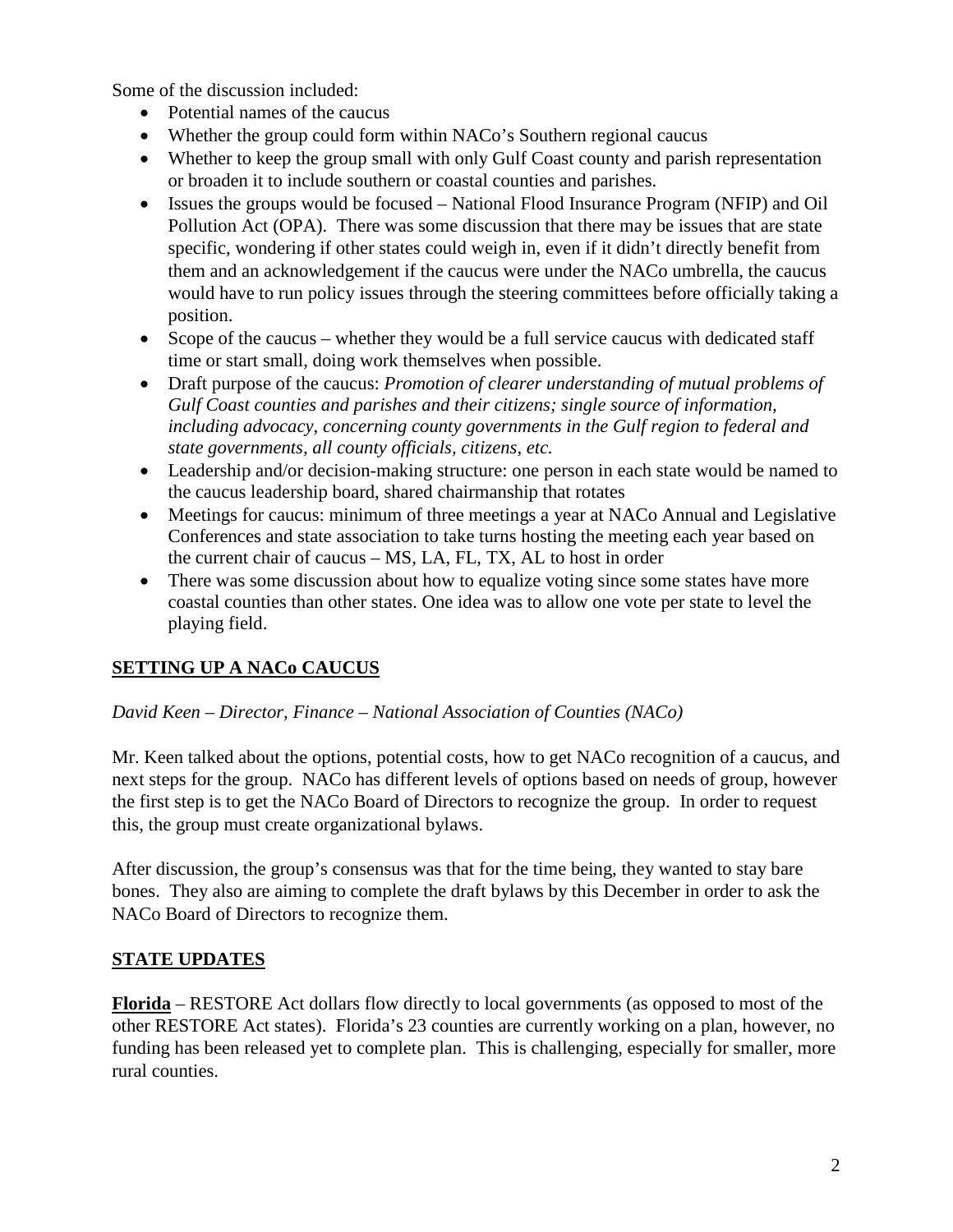Florida also has concerns over U.S. Department of the Treasury [RESTORE Act proposed](http://www.treasury.gov/connect/blog/Pages/Treasury-Issues-Proposed-RESTORE-Act-Regulation,-Opens-60-Day-Comment-Period.aspx)  [regulation](http://www.treasury.gov/connect/blog/Pages/Treasury-Issues-Proposed-RESTORE-Act-Regulation,-Opens-60-Day-Comment-Period.aspx) on how the dollars are allocated. Their 23 Gulf counties will meet on October 25 on proposed rules – they want to ensure that counties have some say in the process.

Florida urged other counties in other states to comment on the proposed Treasury RESTORE Act regulations. Comments are due by November 4. Florida Association of Counties (FAC) provided a summary of their concerns with the proposed regulations.

*ACTION ITEM: If counties and/or state associations plan to comment on Treasury's proposed rules, please share the letters with Julie Ufner, NACo staff, who will then share them with the larger Gulf Coast counties and parishes group.* 

**Louisiana** – Louisiana parishes have limited input and authority under the RESTORE Act.

Lafourche Parish is going through the FEMA mapping process. They are prepping for a Louisiana Senate testimony at the end of October.

*ACTION ITEM: Lafourche Parish asked that if counties (and parishes) have actual examples of insurance rates going up drastically, to please share them with Charlotte Randolph or NACo staff.*

Louisiana has weekly conference calls on BW-12 on Fridays. Lafourche will send the information to the group.

One parish said they are working to develop a master plan in their county, however, the state is working on their own master plan with different goals.

**Mississippi** – State needs to determine which local projects will be funded through RESTORE Act funds. Some counties expressed concerns with NFIP Biggert-Waters changes, had additional concerns with wind insurance costs. General consensus was, people aren't going to want to build in areas where insurance is high.

After Hurricane Katrina, coastal zone designation expanded significantly inland, three coastal counties are now competing for dollars.

Last week, the state of Mississippi filed a lawsuit against FEMA to prevent the flood insurance rates to go up. The lawsuit asks that FEMA do an affordability study, as they promised, before rates are increased. The rate increases impact many low-lying areas where lower income populations live.

*ACTION ITEM: MS counties asked that other counties and parishes in other states ask their states to sign onto the MS suit. [Link](http://www.miamiherald.com/2013/09/26/3655032/miss-sues-to-try-to-block-flood.html) to story. Need link to suit.* 

**Alabama** – Counties are also having challenges with wind insurance parameters. They are sending comments to the state so the state can convey concerns to FEMA. The counties are also trying to get information from the insurance companies on affordability. Within Alabama, the Gulf Coast Council is working on RESTORE Act plans.